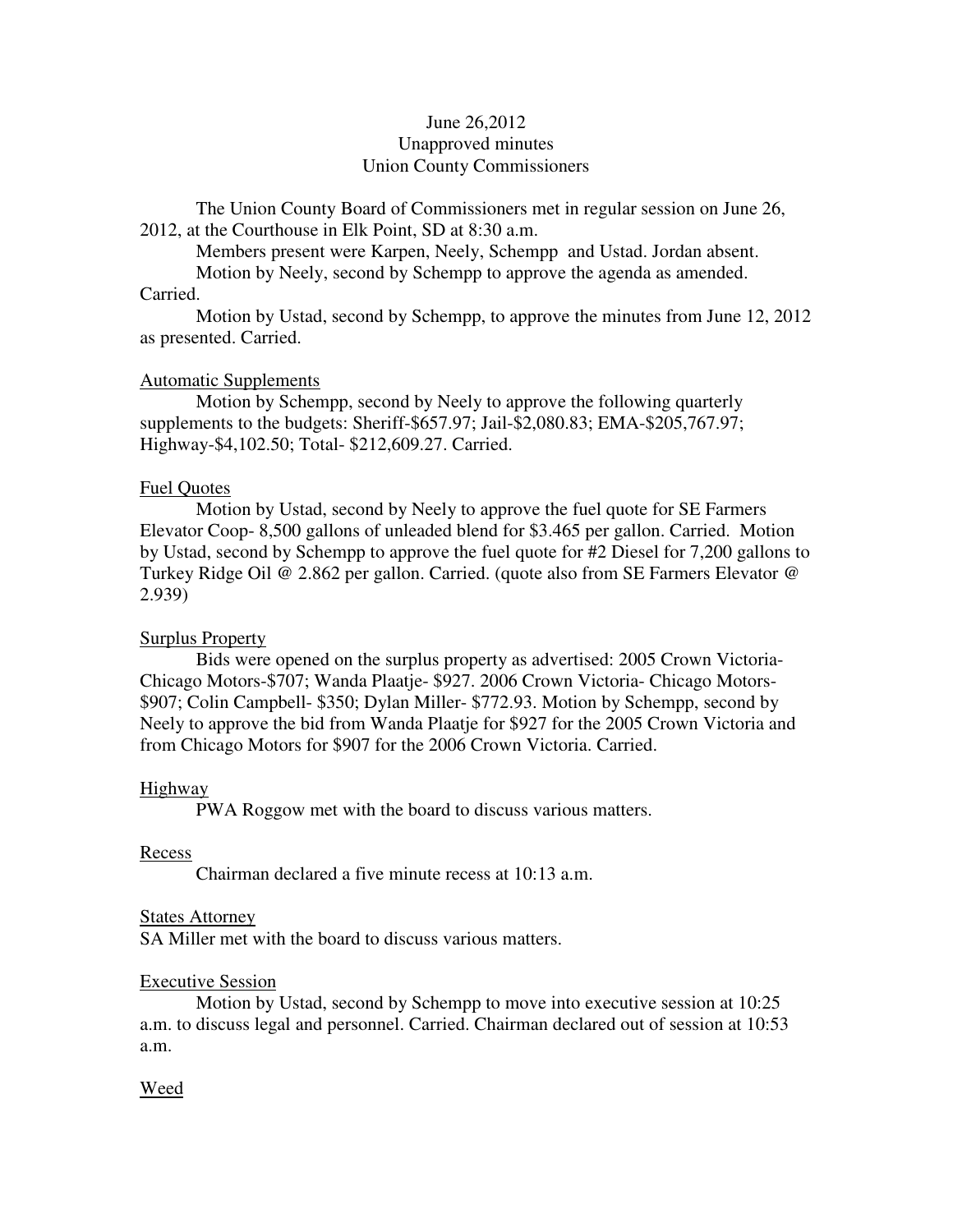The board discussed various matters with Weed Supervisor Randy Moeller. The board instructed Moeller to use the Gemplers catalog to order equipment for the weed employee's use. The board instructed Moeller that all employees will deduct one half hour for lunch break daily. Clothing allowance will be discussed. The board instructed Moeller to visit with Commissioners Neely and Ustad when question of expenditures arise.

#### Executive Session

 Motion by Neely, second by Ustad to enter executive session at 10:59 a.m. to discuss personnel matter. Carried. Chairman declared them out of session at 11:06.

#### Weed

 Discussion on clothing allowance and Moeller asked for request on being a salaried employee vs. hourly. No action at this time.

#### Lewis and Clark Mental Health Center

 Dr. Stanage and Glenn Mechtenberg met with the board to discuss 2013 budget request for a 3% increase.

#### Insurance renewal

 Mark Jensen met with the board for the annual renewal. Motion by Ustad, second by Neely to approve the renewal with Jensen insurance and adding \$800,000 to the courthouse contents. Carried.

#### Claims

 Motion by Schempp, second by Ustad to approve the claims with the payment to Elk Point Ambulance contingent upon receiving the annual report. Carried. The following claims have been audited, approved and warrants drawn on the same: Bi-Weekly payroll for 06-29-2012: Auditor \$150.08; Treasurer \$305.52; State's Attorney \$766.50; Public Building \$822.74; Register of Deeds \$612.56; Sheriff \$28,994.21; Nurse \$80.40; WIC \$444.88; Weed \$3,589.52; Highway \$21,319.25. Courthouse payroll for the month of June, \$2012: Commissioners \$5,000.00; Auditor \$8,774.19; Data Processing \$224.02; Treasurer \$12,658.88; State's Attorney \$13,900.62; Public Building \$4,016.48; Assessor \$9,856.99; Register of Deeds \$6,270.07; Veteran \$1,314.54; Sheriff \$4,694.22; Nurse \$896.57; Jail \$111.25; Extension \$1,323.00; Fair \$1,331.92; Weed \$897.42; Planning & Zoning \$3,928.55; Highway \$8,958.00; EMA \$1,481.50.Alcester Ambulance (Allot) \$5,000.00; Alcester Fire Dept (Allot) \$7,670.00; Barnes Distribution (Supp) \$131.93; Beresford Ambulance (Allot) \$5,000.00; Beresford Fire Dept (Allot) \$7,670.00; Century Link (Phone) \$1,019.23; Children's Inn (Allot) \$645.00;City of Elk Point (Util) \$4,725.06; City of Hawarden (Allot) \$5,500.00; Dakota Dunes North Sioux C (Legals) \$1,468.57; Dale Neely (Mileage) \$44.40; Dan Fullenkamp (Mileage) \$7.68; Dawn Steckelberg (Per Diem/Travel) \$108.00; Dirks Motor (Maint) \$75.55; Doyle Karpen (Mileage) \$29.60; Election Systems (Supp) \$1,486.23; Elk Point Ambulance (Allot) \$5,397.15; Fast Auto Glass (Repair) \$267.65; Harold Jones (Repair) \$42.00; Hickory Tech (Phone) \$122.70; High Plains (Supp) \$911.39; Holiday Inn (Rooms) \$693.00; Hydraulic Sales (Repair) \$63.49; Iowa Office Supply (Maint) \$656.78;